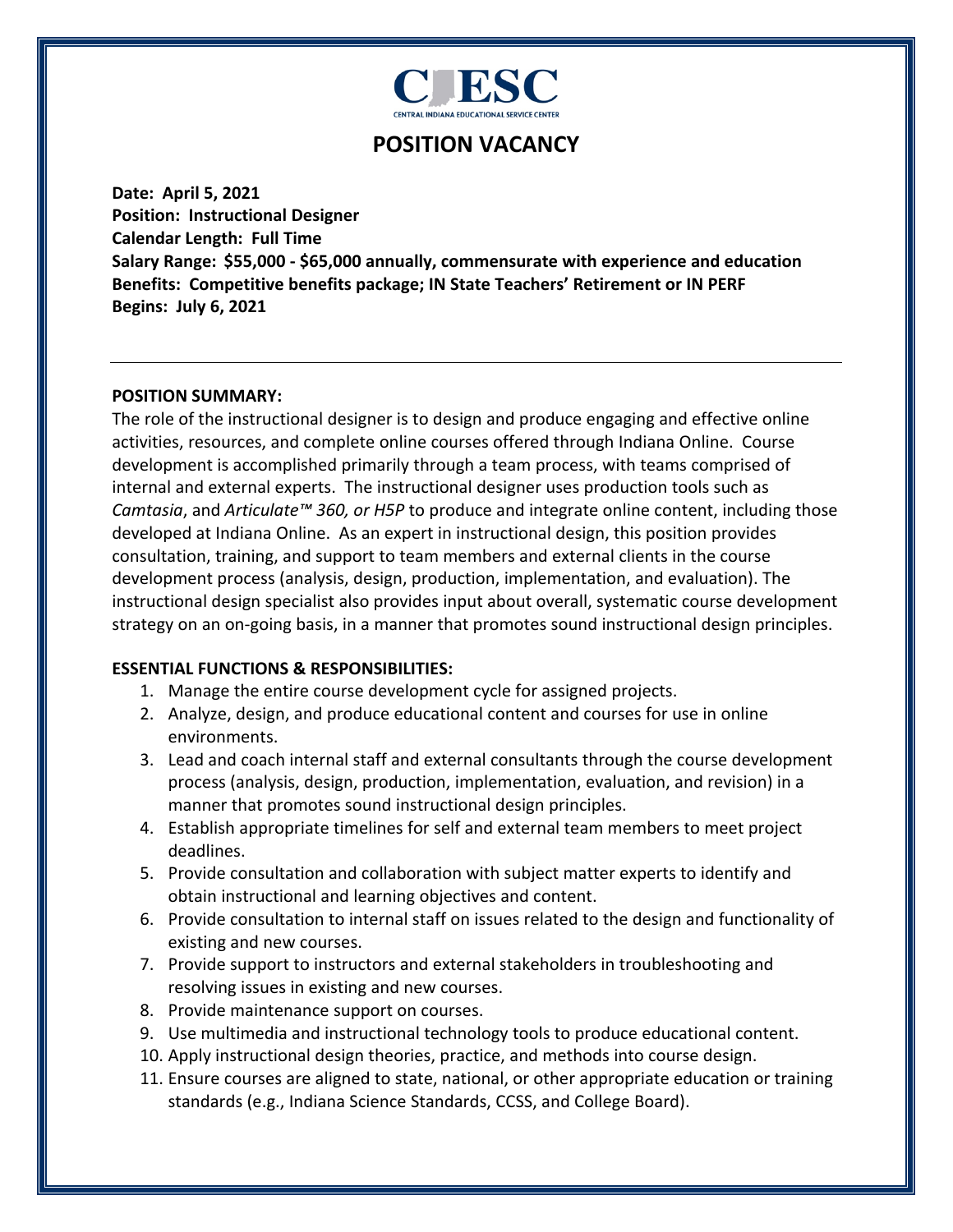- 12. Apply course quality standards (e.g., Quality Matters, NSQ) in the development and evaluation of internally and externally developed courses.
- 13. Gather, interpret, and use course performance data to drive design decisions.
- 14. Answer tickets for the help desk as needed.
- 15. Create and gather appropriate documentation (e.g., design documents, course descriptions and course syllabus) to support the design, development, production, implementation, evaluation, and revision of courses.
- 16. Consult and collaborate with team members and contribute to the continuous improvement of current design practices.
- 17. Other duties as assigned.

# **OTHER DUTIES & TASKS:**

- Attend regular all-staff and departmental meetings either in person or remotely.
- Attend company-wide functions as requested.
- Engage in professional learning opportunities per organization or supervisor's request.

### **REQUIRED EDUCATION, CERTIFICATIONS, & LICENSURES** (minimum requirements):

• Bachelor's degree in instructional design, educational technology, or other related field; and/or an equivalent combination of education and experience.

# **REQUIRED EXPERIENCE** (minimum requirements):

- Up to three (3) years of experience as an instructional designer.
- Two (2) or more years of experience with developing online courses.
- Experience with multimedia and content development applications such as *Articulate Presenter or Storyline*, *Adobe CS2-6 Suite* (Photoshop, Illustrator, Dreamweaver), *Camtasia*, *Audacity, Microsoft Office* (Word, PowerPoint, Excel) and Google Suite
- Experience with some or all of the following: HTML and CSS browser compatibility issues, educational game design, web accessibility issues, and web content management tools.

### **DESIRED EXPERIENCE:**

- Experience with a major CMS or LMS (prefer knowledge of *Canvas*).
- Experience with SCORM-compliant or xAPI content development.

### **REQUIRED KNOWLEDGE, SKILLS, & ABILITIES** (minimum requirements):

- Demonstrated knowledge of instructional design and learning principles.
- Demonstrated attention to detail; ensuring everything is done and correct.
- Demonstrated writing skill in producing design specifications, course content, and project proposals.
- Demonstrated interpersonal skills and ability to work well with a team.
- Demonstrated ability to manage a complex workload and aggressive schedules, to prioritize and meet deadlines.
- Demonstrated ability to manage multiple projects.
- Demonstrated ability to develop online instruction using course creation and editing applications such as *H5P*, *Articulate 360*, or *Camtasia*.